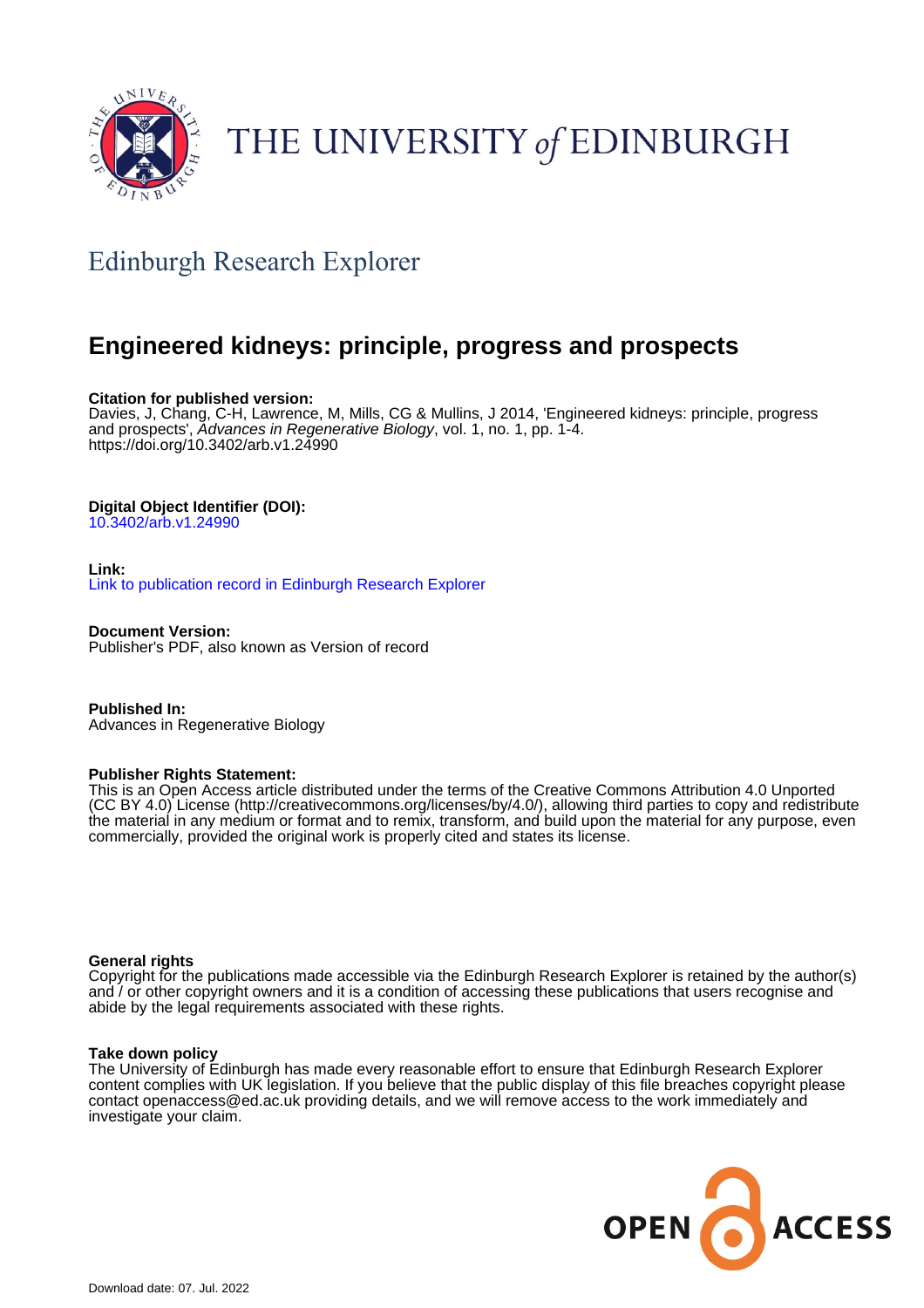



### MINI REVIEW Engineered kidneys: principles, progress, and prospects

#### Jamie A. Davies\*, C-Hong Chang, Melanie L. Lawrence, Christopher G. Mills and John J. Mullins

Centre for Integrative Physiology and Centre for Synthetic Biology, University of Edinburgh, Edinburgh, UK

There is an urgent need for new ways to treat end-stage renal disease: by promoting regeneration in situ, by repopulating decellularized donor organs with a patient's own stem cells, or by making entirely new kidneys. There are two broad strategies for making new kidneys: precision engineering by positioning everything exactly - for example, by 3D printing - or supporting cells' self-organizing ability. We describe the latter approach, which begins with a suspension of renogenic stem cells and produces a small kidney with nephrons, a collecting duct system, active transport, and an ability to integrate with host vasculature. Many problems have to be solved before these kidneys are directly clinically useful, including size, maturation, provision of a ureter, and production from human-induced pluripotent stem cells. Even the existing engineered kidneys, if they can be made from human rather than animal cells, may be useful for assays for adverse drug reactions that will be free of the problems of extrapolating from animal tests to predicted human responses.

Keywords: kidney; renal; tissue engineering; organogenesis; stem cell; renal replacement

\*Correspondence to: Jamie A. Davies, Centre for Integrative Physiology and Centre for Synthetic Biology, University of Edinburgh, EH8 9XB, Edinburgh, UK, Email: jamie.davies@ed.ac.uk

Received: 21 May 2014; Revised: 9 June 2014; Accepted: 10 June 2014; Published: 25 September 2014

Ind-stage renal disease is a serious and common<br>morbidity. Patients are treated by dialysis or trans-<br>plantation: dialysis is a medium-term lifesaver but<br>is uncomfortable restrictive and time-consuming for the morbidity. Patients are treated by dialysis or transplantation: dialysis is a medium-term lifesaver but is uncomfortable, restrictive, and time-consuming for the patient. Transplantation is much more satisfactory, and a transplant provides the full range of renal function, though immunosuppressive drugs can produce serious side effects. The main problem is availability, both in terms of the total number (in most countries, the number of organs offered is less than half of the demand) and in terms of an individual finding a close enough immunological match. Various strategies are being pursued to improve availability, from social (e.g. moving to presumed consent) to immunological (developing techniques to promote toleration of less precise tissue type matches). Nevertheless, a serious transplantation gap remains.

There is therefore much interest applying stem cell based regenerative medicine to renal failure. There are four potential approaches: pharmacological encouragement of regeneration in situ by endogenous stem cells, regeneration in situ by application of exogenous stem cells, repopulation of a decellularized postmortem kidney with fresh stem cells, and construction of a complete, new, transplantable kidney. This review will concentrate only on the fourth, but excellent reviews on the first three approaches can be found elsewhere (1-4).

#### Engineering a kidney de novo

Kidneys are anatomically complex. Human kidneys have 100,000-2,000,000 nephrons, each of which consists of a glomerulus and a sequence of tubular segments that drains into a multibranched collecting system. The segments of the nephron are arranged in an anatomically precise way, starting in the cortex, then dipping down into the medulla and back: this arrangement is necessary for efficient water recovery. There is also an extensive blood system that makes very fine filtration structures in the glomeruli and a countercurrent loop parallel to the medullary loops of the nephrons. In addition, stromal and neural cells support the tubules and relay physiological signals within the kidney and beyond. The task of engineering a kidney is therefore challenging – far more so than, for example, making a sheet of cartilage.

Approaches to meeting this challenge can be divided into two types. In one, spatial information is provided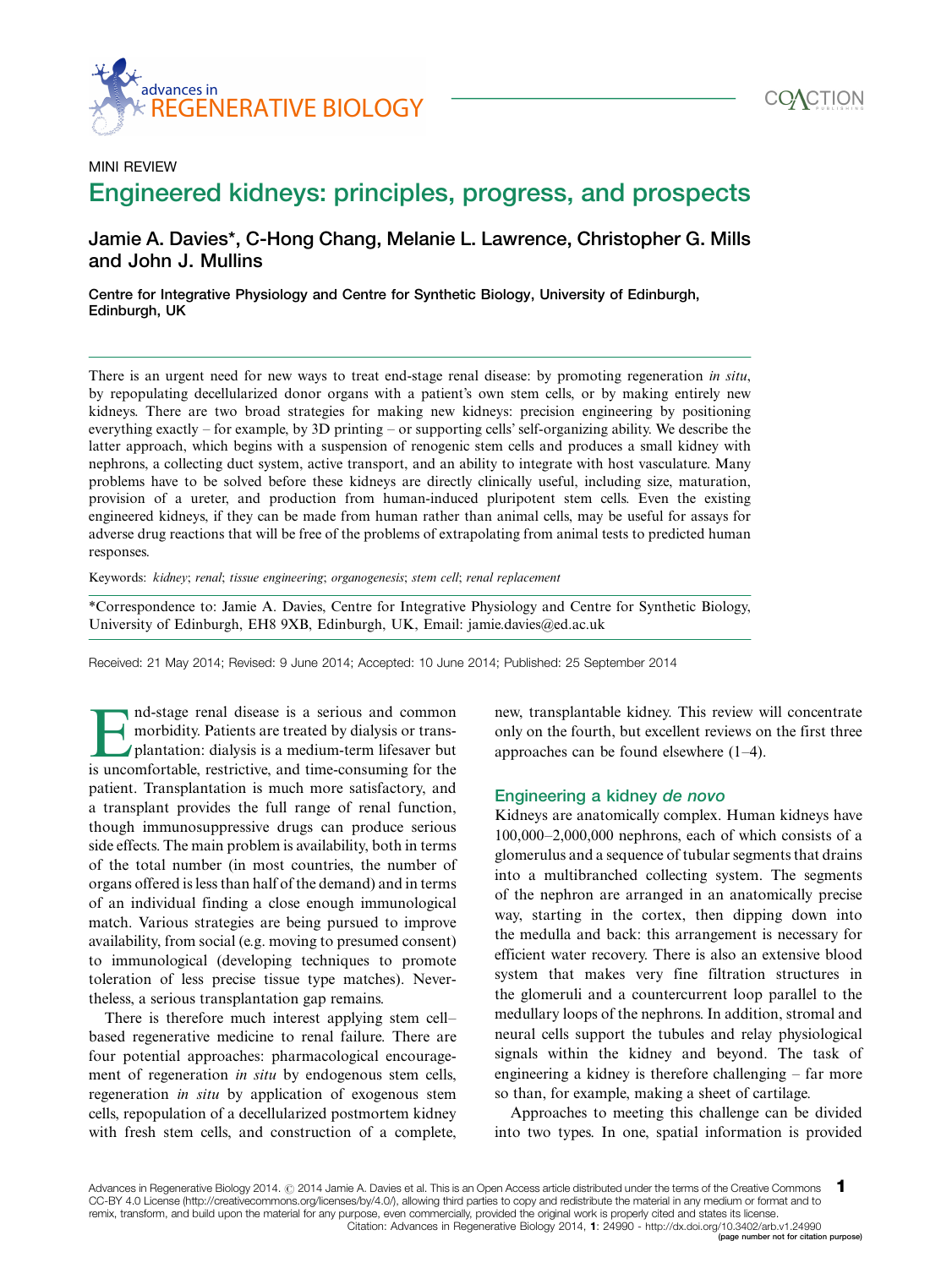from outside. A model of the desired organ might, for example, be programmed into a computer connected to a three-dimensional (3D) printer that can print extracellular matrix loaded with the correct type of cell. Simple biological structures have been made by electrospinning and 3D printing (5, 6), but nothing anywhere near as complex as a kidney has yet been described in the peerreviewed research literature, although a very promising account of unpublished work presented at a meeting has appeared in the blog of a learned journal (7).

The other strategy relies on cells' own capacity to organize themselves, as they do in embryonic development. In this approach, engineers' involvement is limited to providing a permissive environment (chemical and physical). This approach is the main topic of this review.

The first experiments in renal self-organization used the only certain source of renogenic stem cells: disaggregated embryo kidneys (alleged renal stem cells made from embryonic stem (ES) and induced pluripotent stem (iPS) cells do exist, but they have been identified only through markers, and not their developmental potential has not been fully verified). Making a suspension of mouse fetal renogenic cells and simply reaggregating them, in the presence of drugs that suppress anoikis, are sufficient for a substantial degree of self-organization to take place. Nephron progenitors form and produce distinct, correctly ordered segments, and collecting duct stem cells make multiple small collecting duct trees (8). A serial technique, in which a first, multi-tree kidney is engineered as above, and then just one of those small trees is combined with a suspension of fresh nephrogenic stem cells, results in the arrangement of nephrons around a single tree, as they should be (9).

Recent years have seen the development of a new culture system that allows intact fetal kidney rudiments to produce distinct cortex and medulla, and loops of Henle, in culture (10). In this system, the engineered organs behave similarly (Fig. 1a) (11). Furthermore, when transferred to chick egg chorioallantoic membrane (12) or adult rat hosts (13), engineered kidneys become vascularized. Their proximal tubules also display active transport in culture (Fig. 1b).

#### The next challenges

Though excited by the complexity and realism of the organs that can be engineered using this approach, we readily acknowledge that they are currently far from being clinically useful. In no particular order, they have the following problems: they are small; they are flat (only about 100  $\mu$ m thick, although millimeters in diameter); they have no exit for urine; they are murine, not human; and they come from fetal stem cells (human fetuses cannot ethically be harvested for making new organs).



Fig. 1. Recent progress in renal tissue engineering. (a) shows an engineered 'fetal kidney' made by reaggregation of a suspension of isolated fetal renogenic stem cells, followed by culture in an environment conducive to organotypic development. The organ formed has an outer cortex (Ctx), with nephrons with glomerular clefts (gc). The nephrons send loops of Henle (LoH) into the otherwise nephron-free medulla (M), while a branched collecting duct system (cd) ramifies throughout. The red stain is anti-laminin, which shows basement membranes of all renal tubules. There is not, though, any ureter through which the kidney can drain. (b) shows an assay for a key renal physiological function in engineered kidneys - active organic anion uptake by proximal tubule cells. Here it is demonstrated by concentration of 6-carboxyfluorescein (green) in the proximal tubule (Pt) cells: the red channel shows peanut agglutinin, which stains renal basement membranes. (c) demonstrates that fetal ureters can survive and grow in vitro, elongating markedly between day 0 and day 4 of culture. An important next step is to engineer these from simple cell suspensions and connect them to engineered kidneys.

Small size and flatness may be mitigated by growth inside the eventual host. The engineered kidney seemed to become more 3D in the rat host experiment (13), and effort might be applied usefully in promoting in vivo growth in all directions. Lack of a urine exit might be solved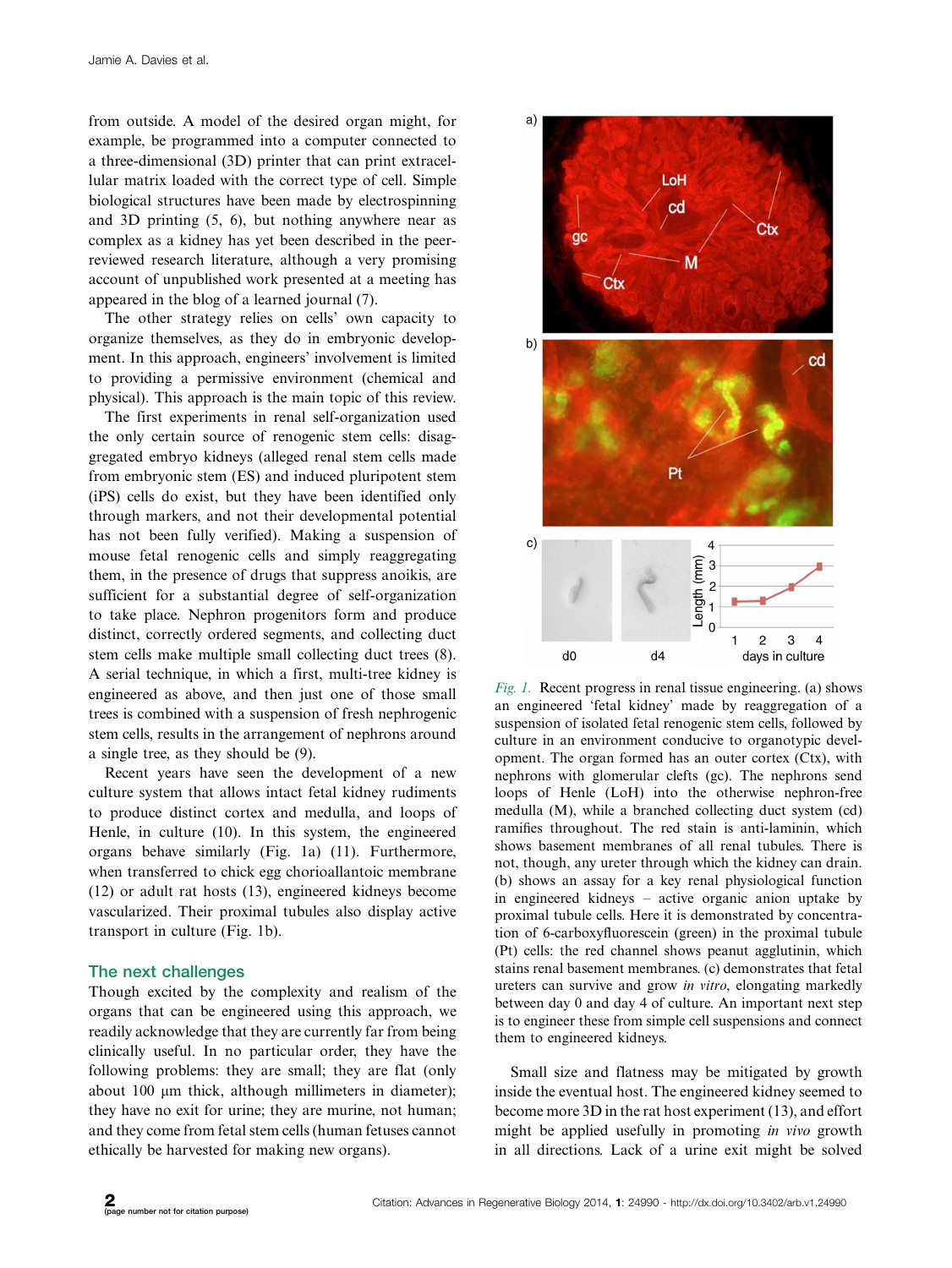by combining the existing engineering technique with techniques for tissue engineering ureters: there are now promising ways of growing natural (fetal) ureters in culture (Fig. 1c). We are working collaboratively on the problem of replacing fetal mouse stem cells with reprogrammed mouse ES or iPS cells. The first stage is to use mixtures of allegedly reprogrammed ES or iPS cells and the fetal renogenic cells to test the developmental potential of the reprogrammed cells (14), then to go to all ES- or iPS-derived systems. Some progress has been made toward both of these aims (15, 16).

#### Applications other than renal replacement

Even when we (or any other group) can make engineered kidneys, whether by self-organization or by printing, there will need to be extensive safety testing before they can be applied clinically to real human patients. There is one potential application that does not need any advance beyond what we have already achieved, except that it requires the engineering to be done with reprogrammed human iPS cells rather than fetal mouse ones. Engineered human kidneys in culture (even small and flat one) could give the pharmaceutical and chemical industries a much more realistic *in vitro* assay for assessing the risks of nephrotoxicity in humans. This is important. Especially in the elderly, a significant proportion of renal disease is iatrogenic, mostly caused by adverse reactions to drugs, particularly nonsteroidal anti-inflammatory drugs and antibiotics, or other drugs in complex combinations (17). Currently, preclinical risk assessment for nephrotoxicity is based on a combination of crude human cell line assays and animal testing. The cell lines currently available reflect natural kidney function only poorly (18). Primary cultures of human proximal tubule cells are more realistic in metabolic terms (19), but they are hard to obtain, relying on postmortem or resection material that comes directly from a hospital. Animal tests are physiologically realistic for that animal but not necessarily for humans. Metaanalyses of the predictive power of animal testing for human toxicity (i.e. 'adverse drug reaction') has shown that human responses are predicted correctly about 10-50% of the time (20, 21). This is a terrible statistic: not only does it mean that a vast amount of resources is wasted on developing drugs that have to be withdrawn following phase I-IV trials, but also it means that some candidate drugs that would in fact be safe and effective in humans are wrongly abandoned because of alarming animal data. Having small but physiologically realistic human kidneys in culture would be a major step forward.

#### Conflict of interest and funding

Images in Fig. 1 were produced in connection with projects funded by the UK Medical Research Council and the British

Heart Foundation. Commercial funding or benefits were neither received nor sought for this study.

#### **References**

- 1. Panigrahy D, Kalish BT, Huang S, Bielenberg DR, Le HD, Yang J, et al. Epoxyeicosanoids promote organ and tissue regeneration. Proc Natl Acad Sci USA. 2013; 110: 13528-33.
- 2. Yoshida M, Honma S. Regeneration of injured renal tubules. J Pharmacol Sci. 2014; 124: 117-22.
- 3. Little MH. Regrow or repair: potential regenerative therapies for the kidney. J Am Soc Nephrol. 2006; 17: 2390-401.
- 4. Song JJ, Guyette JP, Gilpin SE, Gonzalez G, Vacanti JP, Ott HC. Regeneration and experimental orthotopic transplantation of a bioengineered kidney. Nat Med. 2013; 19: 646-51.
- 5. Jayasinghe SN, Warnes G, Scotton CJ. Bio-electrosprayed living composite matrix implanted into mouse models. Macromol Biosci. 2011; 11: 1364-9.
- 6. Faulkner-Jones A, Greenhough S, King JA, Gardner J, Courtney A, Shu W. Development of a valve-based cell printer for the formation of human embryonic stem cell spheroid aggregates. Biofabrication. 2013; 5: 015013.
- 7. Topf J. Kidney Week 2013: Need and organ? Print an organ. Am. J. Kid. Dis. Blog 2013. [http://ajkdblog.org/2013/11/12/](http://ajkdblog.org/2013/11/12/kidney-week-2013-need-an-organ-print-an-organ/) [kidney-week-2013-need-an-organ-print-an-organ/](http://ajkdblog.org/2013/11/12/kidney-week-2013-need-an-organ-print-an-organ/)
- 8. Unbekandt M, Davies JA. Dissociation of embryonic kidneys followed by reaggregation allows the formation of renal tissues. Kidney Int. 2010; 77: 407-16.
- 9. Ganeva V, Unbekandt M, Davies JA. An improved kidney dissociation and reaggregation culture system results in nephrons arranged organotypically around a single collecting duct system. Organogenesis. 2011; 7: 83-7.
- 10. Sebinger DD, Unbekandt M, Ganeva VV, Ofenbauer A, Werner C, Davies JA. A novel, low-volume method for organ culture of embryonic kidneys that allows development of cortico-medullary anatomical organization. PLoS One. 2010; 5: e10550.
- 11. Chang CH, Davies JA. An improved method of renal tissue engineering, by combining renal dissociation and reaggregation with a low-volume culture technique, results in development of engineered kidneys complete with loops of Henle. Nephron Exp Nephrol. 2012; 121: e79-85.
- 12. Davies JA, Chang CH. Engineering kidneys from simple cell suspensions: an exercise in self-organization. Pediatr Nephrol. 2014; 29: 519-24.
- 13. Xinaris C, Benedetti V, Rizzo P, Abbate M, Corna D, Azzollini N, et al. In vivo maturation of functional renal organoids formed from embryonic cell suspensions. J Am Soc Nephrol. 2012; 23: 1857-68.
- 14. Siegel N, Rosner M, Unbekandt M, Fuchs C, Slabina N, Dolznig H, et al. Contribution of human amniotic fluid stem cells to renal tissue formation depends on mTOR. Hum Mol Genet. 2010; 19: 3320-31.
- 15. Mae S, Shono A, Shiota F, Yasuno T, Kajiwara M, Gotoda-Nishimura N, et al. Monitoring and robust induction of nephrogenic intermediate mesoderm from human pluripotent stem cells. Nat Commun. 2013; 4: 1367.
- 16. Takasato M, Er PX, Becroft M, Vanslambrouck JM, Stanley EG, Elefanty AG, et al. Directing human embryonic stem cell differentiation towards a renal lineage generates a selforganizing kidney. Nat Cell Biol. 2014; 16: 118-26.
- 17. Chronopoulos A, Cruz DN, Ronco C. Hospital-acquired acute kidney injury in the elderly. Nat Rev Nephrol. 2010; 6: 141-9.